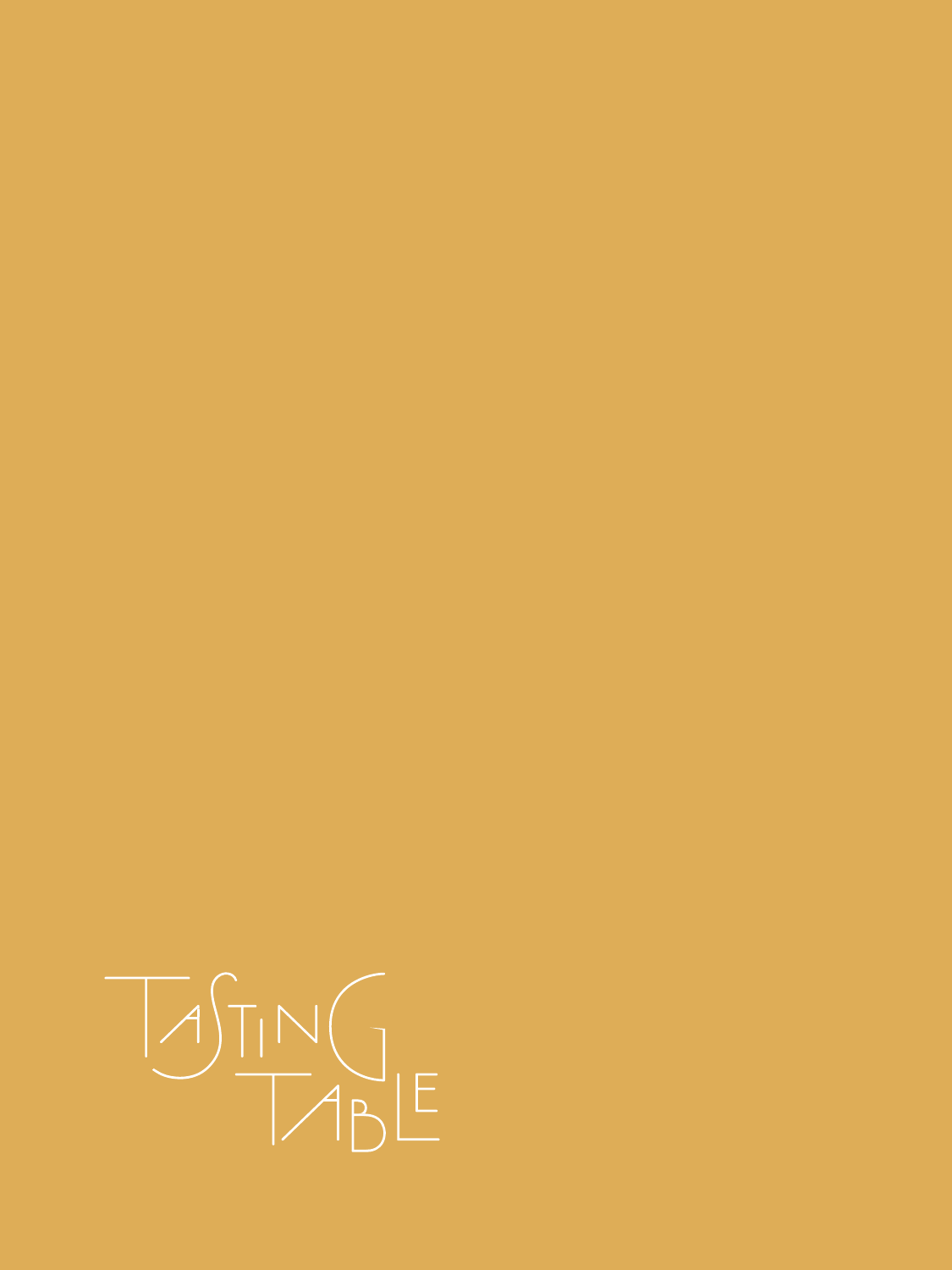# A P P E T I Z E R

### **Maldivian Tuna Tartare with Avocado (G) 42**

Yuzu Soy Vinaigrette, Mango Ginger Puree, Sesame Seeds, Coriander

### **Peruvian Style Ceviche (S) 38**

Reef Fish, Baby Squid, Octopus, Tomatoes, Jalapeno, Tiger Milk Dressing

### **Maldivian Rock Lobster (S) 72**

Mango, Chili Salsa, Heart of Lettuce, Lemongrass Dressing Half Board Supplement Applicable 25

### **Maldivian Tuna Nicoise 40**

Seared Tuna, Olives, Potato, Cherry Tomato, French Beans, Quail Egg, Anchovies

### **Tiger Prawn Cocktail 49**

Avocado, Iceberg Lettuce, Cocktail Dressing

### **Sashimi Mariawase 78**

Salmon, Yellow Fin Tuna, Scallop, Hamachi Yellow Tail, Amaebi - Sweet Shrimp

Sweet Pickled Ginger, Wasabi, Shoyu

(P) Pork | (V) Vegetarian | (VG) Vegan | (G) Gluten Free | (D) Dairy Free | (N) Contains Nuts | (S) Spicy

In our effort to *fulfill* your expectation, please inform our team members should you have special dietary requirements, food allergies or food intolerances.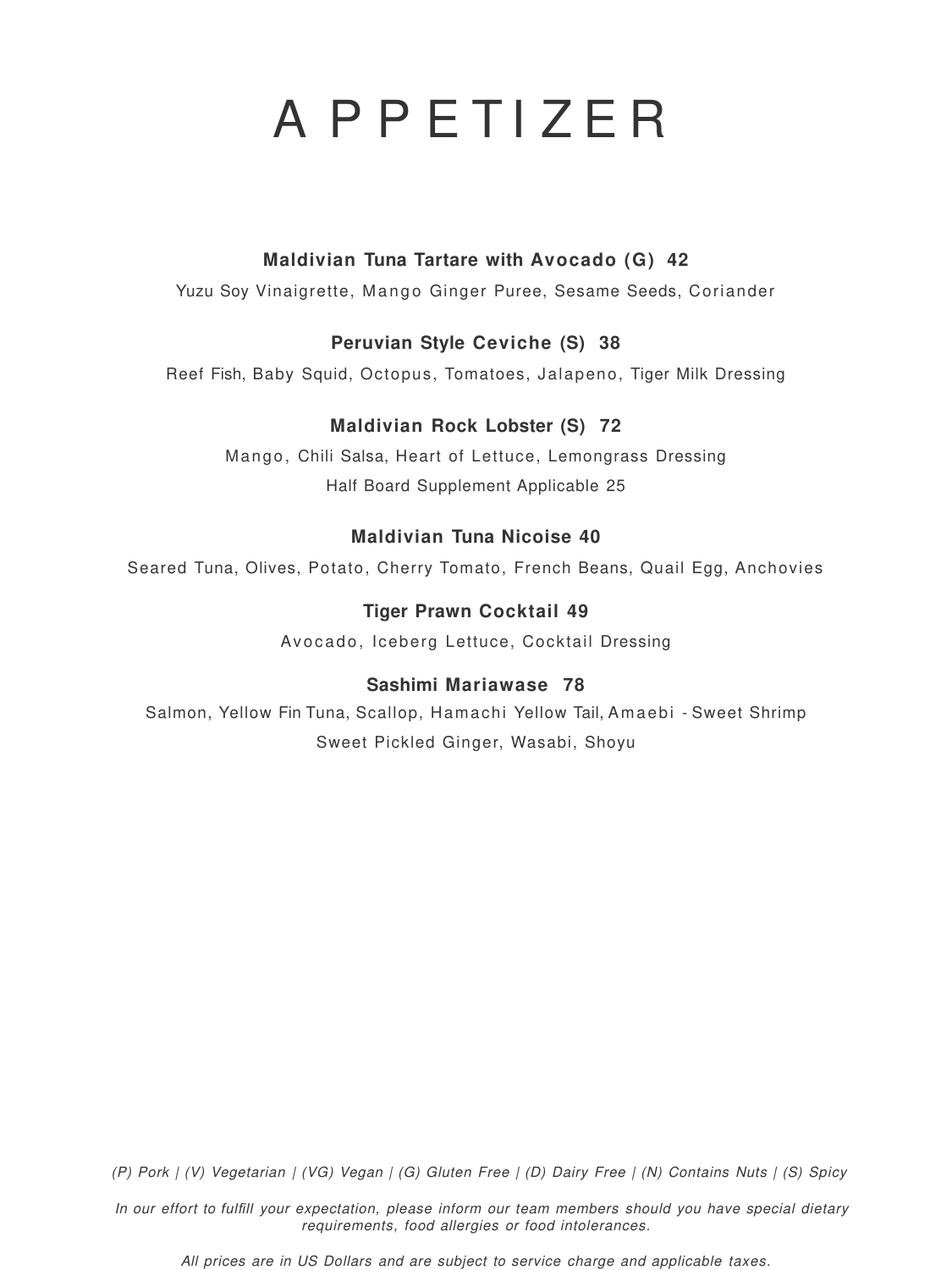# WARM STARTER

### **Crispy Jumbo Prawn (N) (G) 44**

Green Mango Salad, Signature" V" Sauce

### **Pan-seared Sea Scallop 42**

Crustacean Emulsion, Artichoke Purée, Truffle Oil

### **Quick Seared Maldivian Tuna (S) 40**

Mango, Avocado, Tangy Citrus Dressing, Espelette Chili

### **Pan-fried Foie Gras 48**

Apple And Passion Fruit Compote, Duck Jus

### **Slow-baked Warm Aubergine (V) 34**

Cherry Tomatoes, Basil, Mozzarella, Roasted Pine Nuts

### **Malaysian Satay (N) (G) 34**

Cucumber, Onion, Rice Cake, Peanut Sauce

Choice of Marinated Chicken, Beef or Lamb

(P) Pork | (V) Vegetarian | (VG) Vegan | (G) Gluten Free | (D) Dairy Free | (N) Contains Nuts | (S) Spicy

In our effort to *fulfill* your expectation, please inform our team members should you have special dietary requirements, food allergies or food intolerances.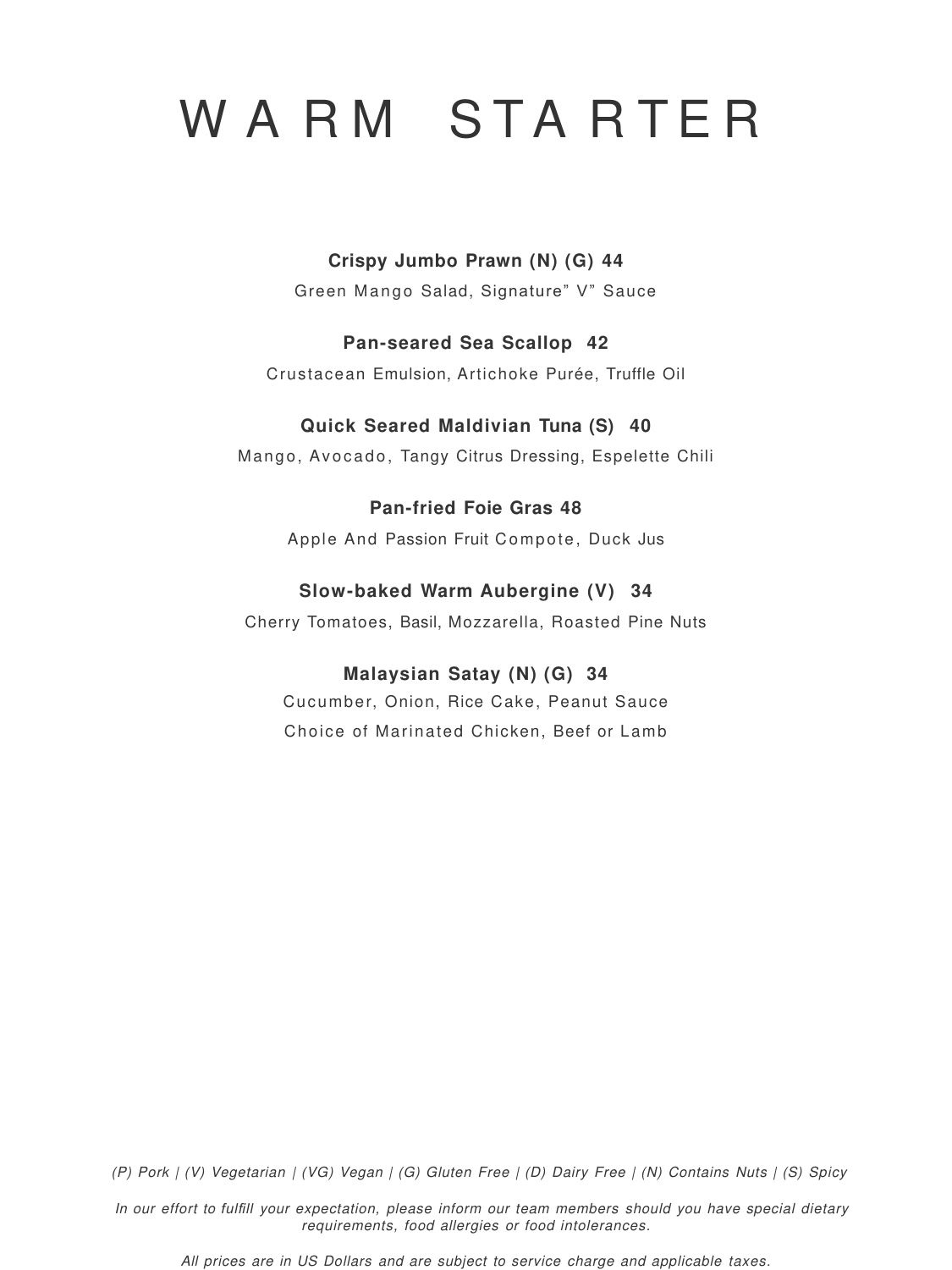### S A L A D

**Caesar Salad (P) (G) 34** Heart of Baby Romaine, Parmesan, Croutons, Pork Bacon **Prawn 39 Grilled Chicken Breast 36 Smoked Salmon 38**

Mixed Green Leaves, Avocado, Cherry Tomatoes, Cucumber, Olives, Croutons Lemon Vinaigrette

### **Wild Organic Green Salad (V) (G) 32**

### **Burrata Salad (V) 39**

Heirloom Tomatoes, Arugula, Basil, Olive Oil Caviar, Aged Balsamic Vinegar

### **Waldorf Salad (V) 34**

Granny Smith Apple, Caramelized Walnuts, Raisin, Celery, Truffle Oil, Mayonnaise

**Trio Quinoa Salad (V) 39**

Avocado, Heirloom Tomato, Cucumber, Lemon Vinaigrette

(P) Pork | (V) Vegetarian | (VG) Vegan | (G) Gluten Free | (D) Dairy Free | (N) Contains Nuts | (S) Spicy

In our effort to *fulfill* your expectation, please inform our team members should you have special dietary requirements, food allergies or food intolerances.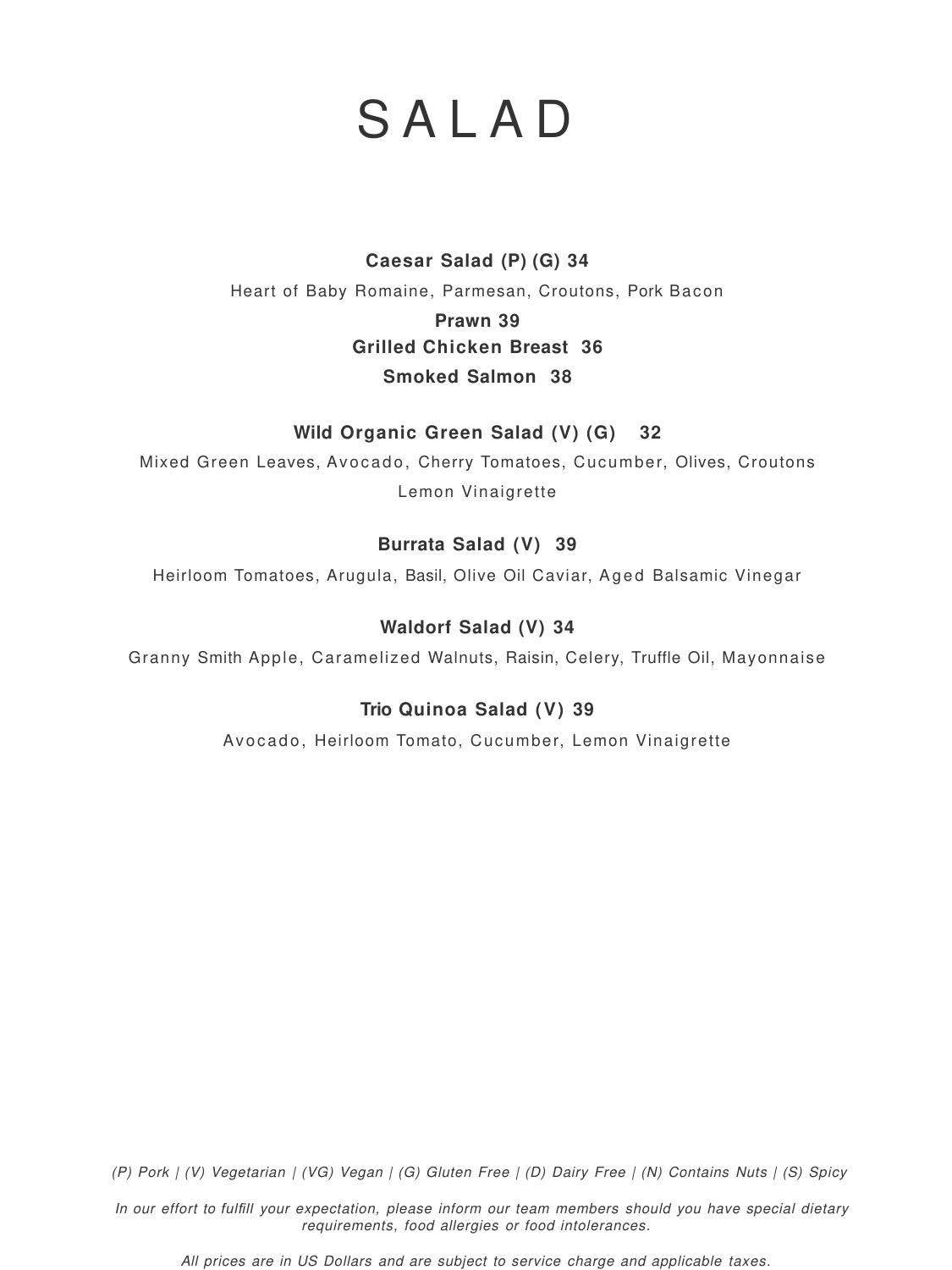# S O U P

**Wild Mushroom Velouté (V) 34**

Truffle Oil

**Lobster Bisque 39**

Crab Meat, Chives, Cognac

### **Peking Duck Consommé (G) 36**

Mushroom and Shrimp Dumpling, Spring Onions

**Tom Yam Gung 34**

(P) Pork | (V) Vegetarian | (VG) Vegan | (G) Gluten Free | (D) Dairy Free | (N) Contains Nuts | (S) Spicy

In our effort to *fulfill* your expectation, please inform our team members should you have special dietary requirements, food allergies or food intolerances.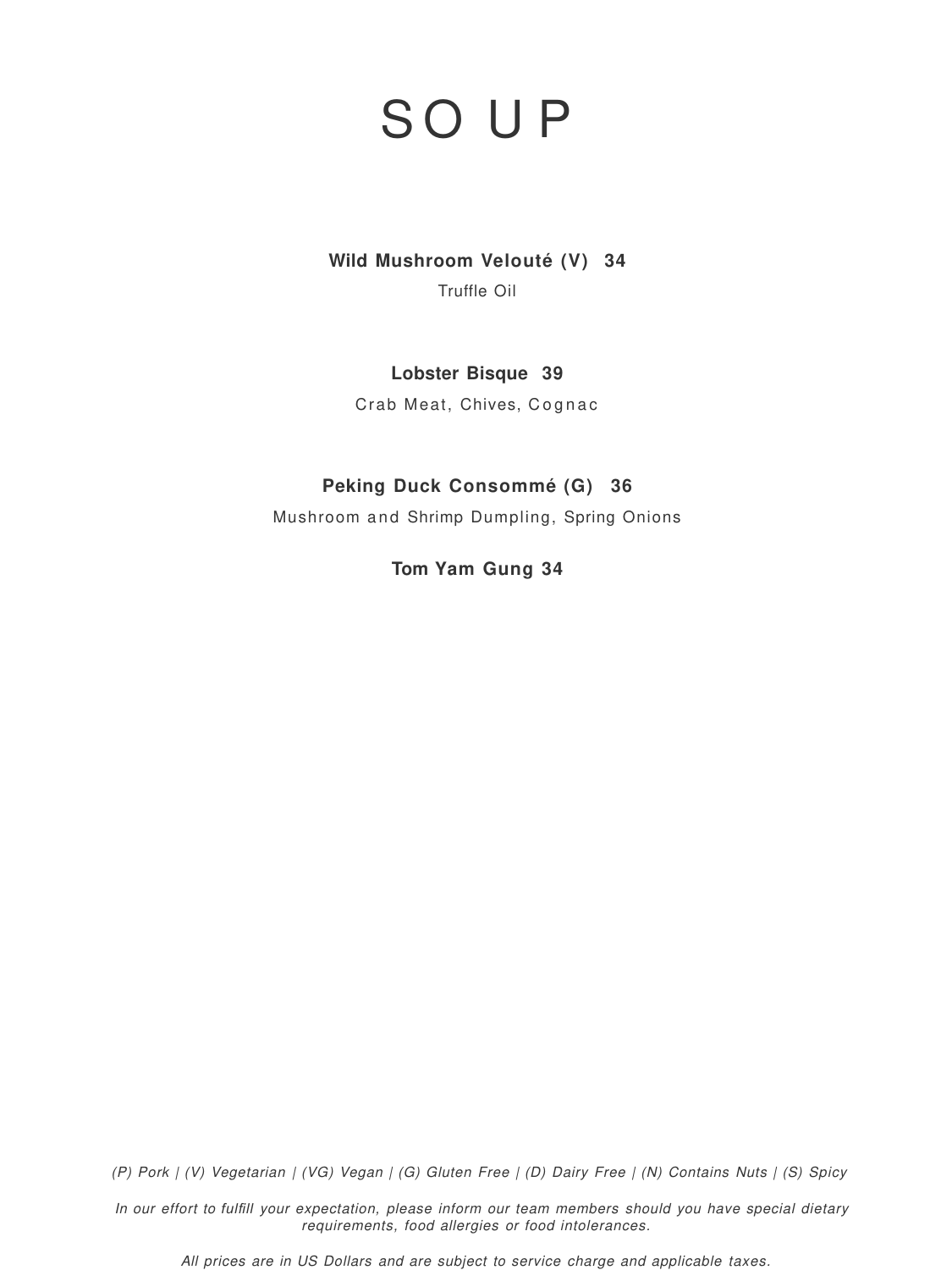(P) Pork | (V) Vegetarian | (VG) Vegan | (G) Gluten Free | (D) Dairy Free | (N) Contains Nuts | (S) Spicy

In our effort to *fulfill* your expectation, please inform our team members should you have special dietary requirements, food allergies or food intolerances.

All prices are in US Dollars and are subject to service charge and applicable taxes.

# P A S T A | R I S O T T O

**Maine Lobster Tagliatelle (S) (G) 110**

Cherry Tomatoes, Garlic, Chili, White Wine, Basil Half Board Supplement Applicable 45

**Linguine Gamberi (G) 44**

Prawns, Cherry Tomatoes, Garlic, Extra Virgin Italian Olive Oil

**Rigatoni with Wagyu Beef Bolognaise (G) 46**

Button Mushrooms, Aged Parmesan, Basil

### **Smoked Mushroom Risotto (V) 38**

Shiitake, Chanterelle, Button Mushrooms, Parsley,

Parmesan, Truffle Oil

### **Spaghetti Carbonara (V) (G) 38**

Bacon, Mushroom. Parmesan Cheese, Italian Parsley

### **Penne Arabiatta (V) (G) 34**

Cherry Tomato, Fresh Basil, Garlic, Chili, Parmesan Cheese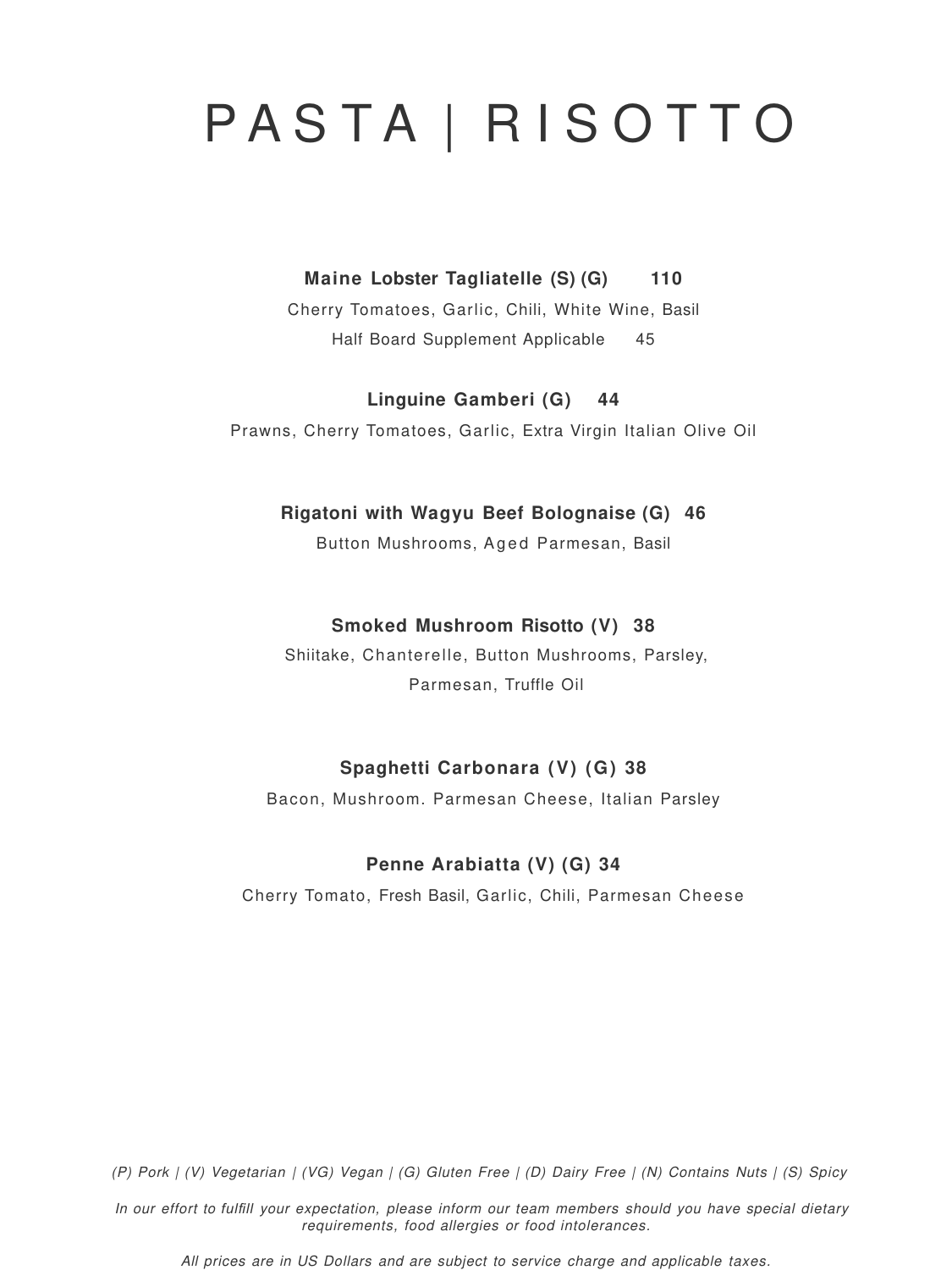# B U R G E R S | S A N D W I C H E S

### **Wagyu Beef Burger (P) (G) 59**

Brioche Bun, Onion, Tomato, Bacon, Gruyere Cheese, Homemade Barbecue Sauce Half Board Supplement Applicable | 10

### **Soft Shell Crab Burger (S) (G) 45**

Brioche Bun, Soft Shell Crab, Tangy Chili Mayonnaise, Tobiko, Gherkin

### **Maldivian Yellow Fin Tuna Burger (S) (G) 42**

Squid Ink Bun, Seared Tuna, Capers, Lettuce, Tangy Mayonnaise, Espelette Chili

### **Westholme Wagyu Beef Steak Sandwich (G) 52**

Ciabatta Bread, Gruyère Cheese, Caramelized Onion, Arugula Salad, Garlic Mayonnaise

### **Triple Decker Club Sandwich (P) (G) 38**

Fried Egg, Grilled Chicken, Tomato, Lettuce, Bacon, Mayonnaise

### **Tandoori Chicken Wrap (G) 38**

Turmeric Tortilla, Tandoori Chicken, Kechumber Salad, Mint Sauce

#### **Traditional Fish and Chips (G) 42**

Tartare Sauce, Green Pea Mash, Lemon Wedges

#### All Burgers and Sandwiches served with Truffle Fries or Mesclun Salad

(P) Pork | (V) Vegetarian | (VG) Vegan | (G) Gluten Free | (D) Dairy Free | (N) Contains Nuts | (S) Spicy

In our effort to *fulfill* your expectation, please inform our team members should you have special dietary requirements, food allergies or food intolerances.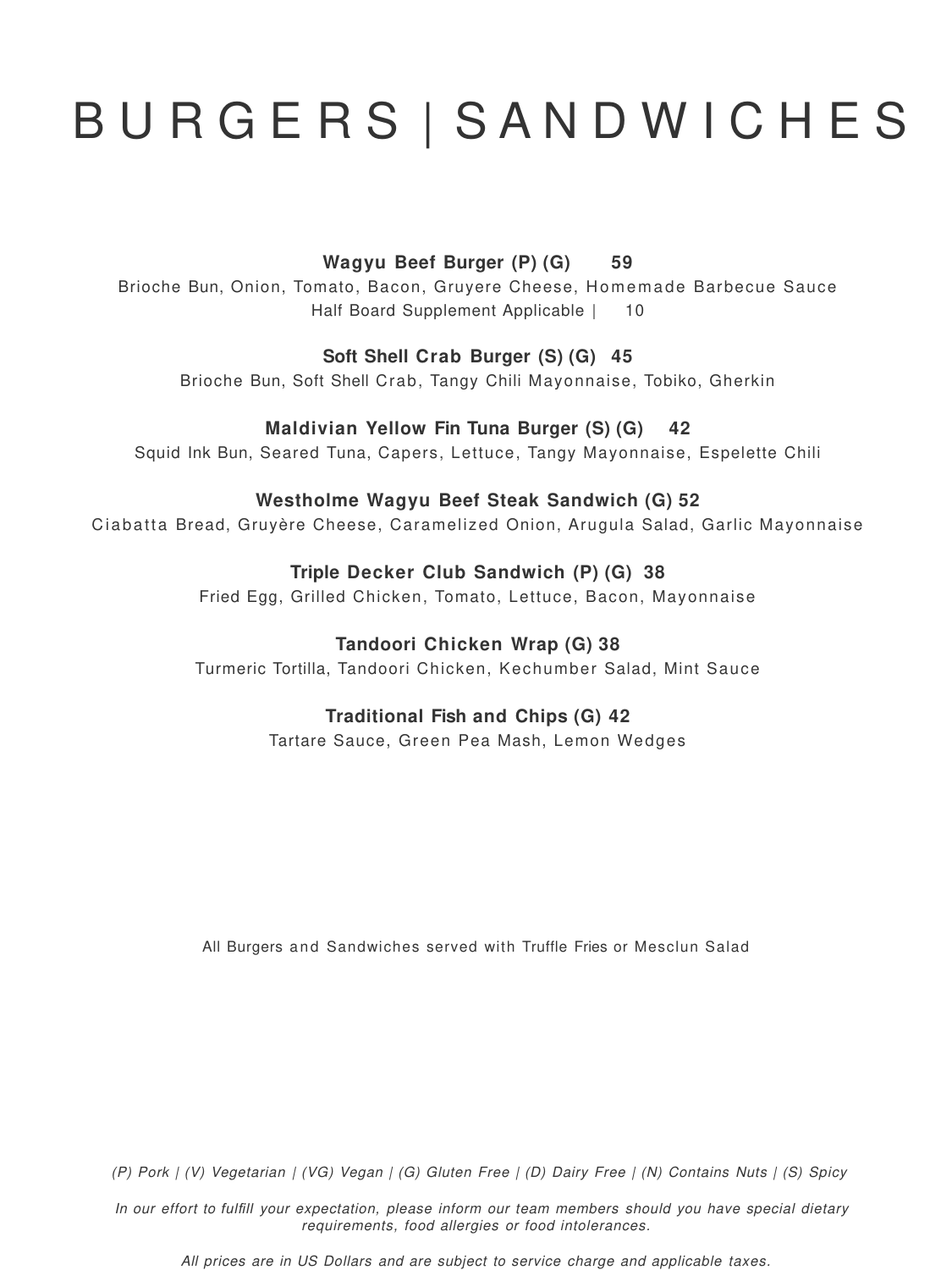# M A L D I V I A N S P E C I A L T Y

**Dhonhiyala (S) (G) 45**

Tuna Curry, Local Style Rice, Fried Moranga Leaves, Green Papaya Salad

**Thakuru (S) (G) 48** Octopus, Paratha, Nuts, Rice, Papaya Salad, Morangga Leaf

**Radhun (S) (G) 110** Lobster Curry, Coconut And White Rice, Papaya Salad, Morangga Leaf

Half Board Supplement Applicable 45

# INDIAN CUISINE

**Butter Chicken Masala 52**

Indian Tandoori Chicken, Onions, Tomato Gravy, Cashew Nut Butter

### **Vegetarian Thali (V) 45**

Palak Paneer, Broccoli, Tandoori

All Indian Dishes Served with Basmati Rice, Mango Chutney, Papadum, Raita

**Naan (G)** Plain | Butter 12 Garlic 12 Cheese 15

(P) Pork | (V) Vegetarian | (VG) Vegan | (G) Gluten Free | (D) Dairy Free | (N) Contains Nuts | (S) Spicy

In our effort to *fulfill* your expectation, please inform our team members should you have special dietary requirements, food allergies or food intolerances.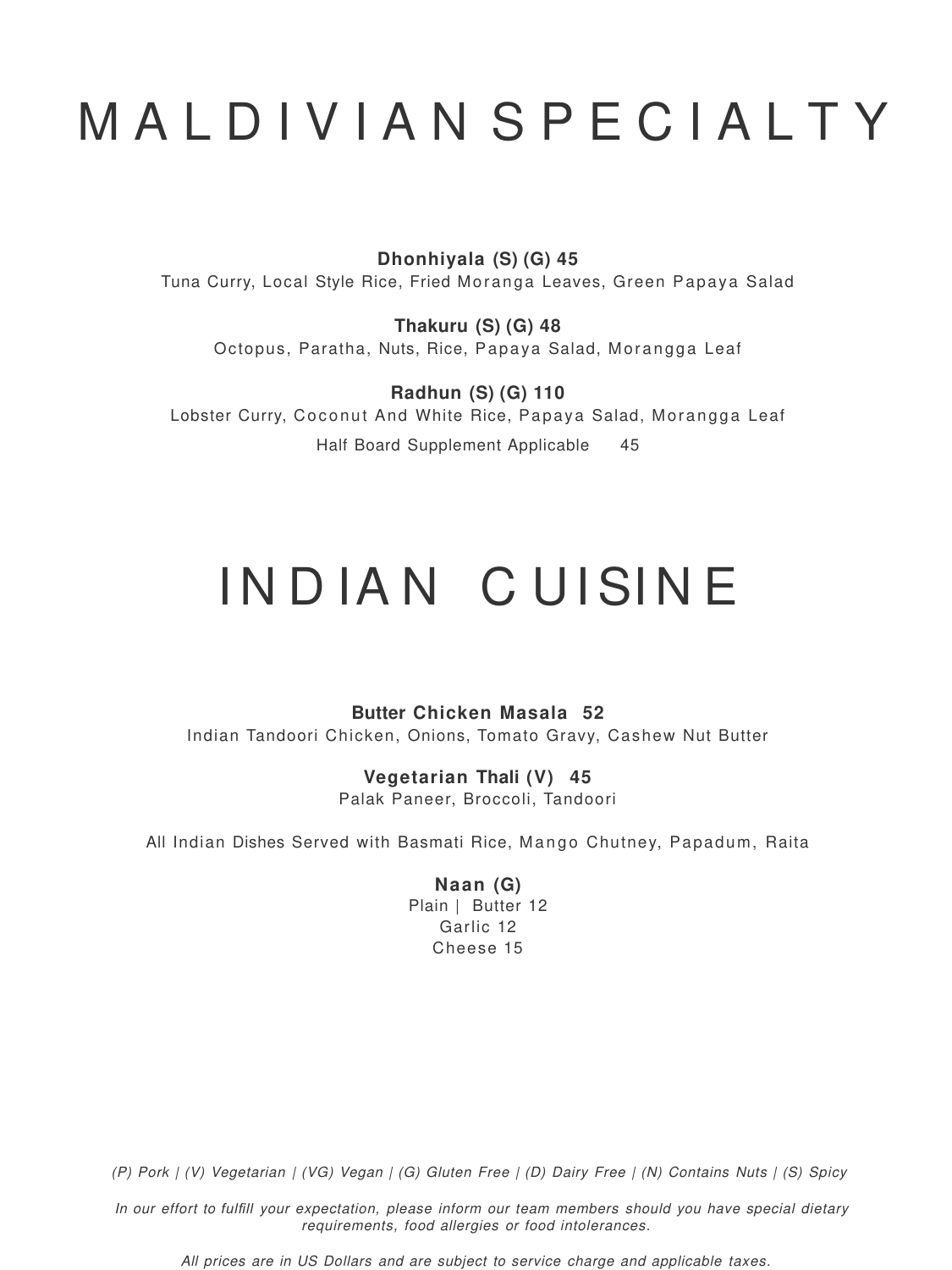# RICE | NOODLE

### **Nasi Goreng Kampong (S) (G) 35**

Chef's Made Chili Paste, Prawn, Chicken, Squid, Local Spinach, Crispy Silver Fish

### **Crab Meat Fried Rice (P) (G) 40**

Crab Meat, Barbecued Pork, Spring Onions, Beansprouts

### **Penang-style Char Kuey Teow (G) 36**

Flat Rice Noodle, Beansprouts, Fish Cake, Spring Onions, Tiger Prawn, Squid, Cockle, Chicken

### **Malaysian Mee Goreng (G) 38**

Yellow Noodle, Beancurd, Beansprouts, Spinach, Egg, Prawn, Squid, Potato

### **Singapore Hokkien Mee (G) 38**

Yellow and Rice Noodle, Prawn, Squid, Fish Cake, Spring Onions

(P) Pork | (V) Vegetarian | (VG) Vegan | (G) Gluten Free | (D) Dairy Free | (N) Contains Nuts | (S) Spicy

In our effort to *fulfill* your expectation, please inform our team members should you have special dietary requirements, food allergies or food intolerances.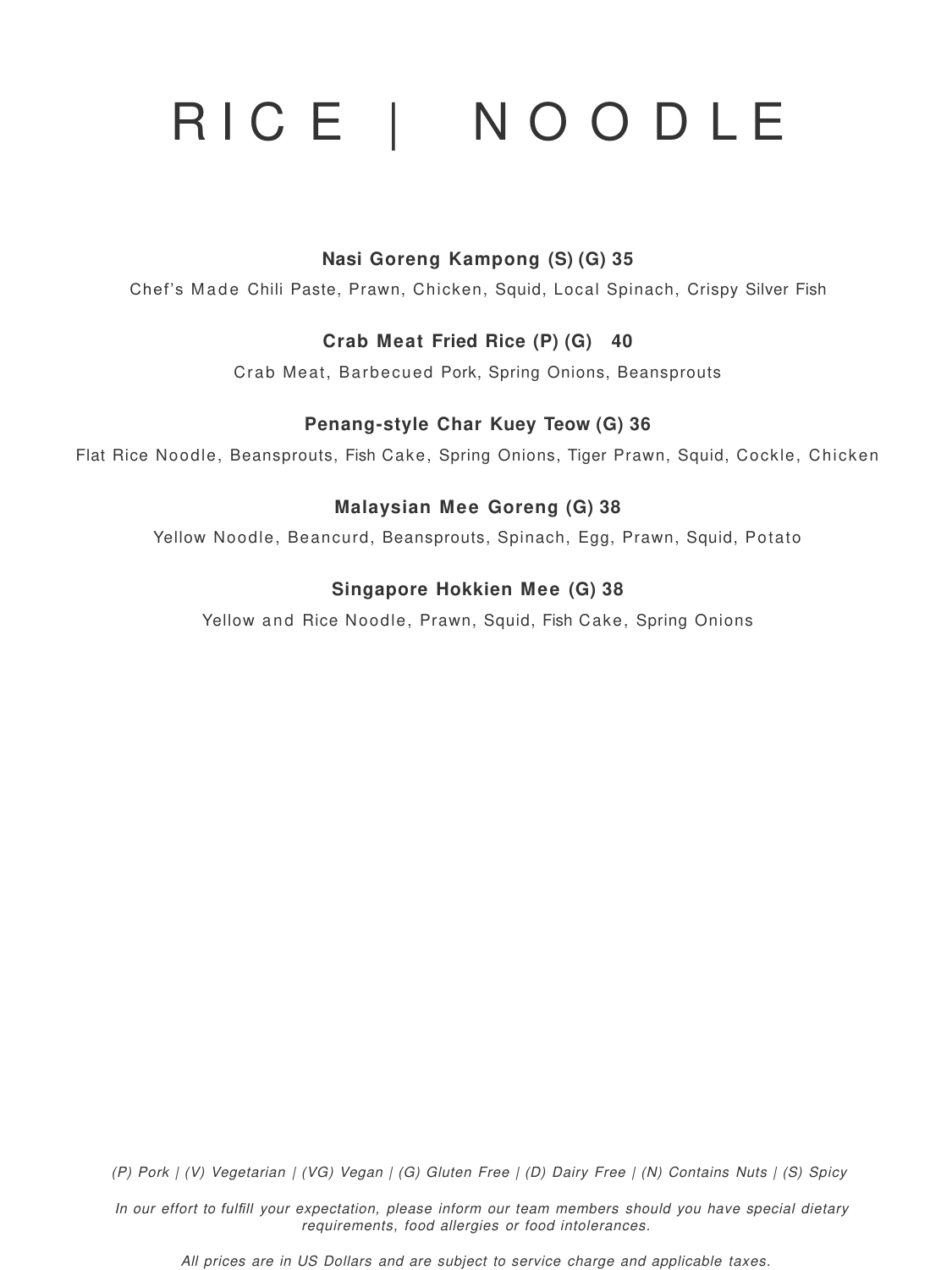### **Patagonian Toothfish 72**

Mushrooms Fricassee, Roasted Baby Potato, Green Asparagus, Black Truffle Sauce Half Board Supplement Applicable 25

### **Mediterranean-style Sea Bass 58**

Mussels, Baby Squid, Vine Ripe Tomatoes, Basil

### **Jumbo River Prawn Har Lok Style 46**

Signature "Har Lok Glaze", Ginger, Spring Onions, Steamed Jasmine Rice

### **"Au Chapon Bressan" French Farmed Chicken 54**

Slow-cooked, Fava Beans, Carrot Vichy, Sautéed Spinach, Morel Mushroom Sauce

### S E A F O O D

# P O U L T R Y

(P) Pork | (V) Vegetarian | (VG) Vegan | (G) Gluten Free | (D) Dairy Free | (N) Contains Nuts | (S) Spicy

In our effort to *fulfill* your expectation, please inform our team members should you have special dietary requirements, food allergies or food intolerances.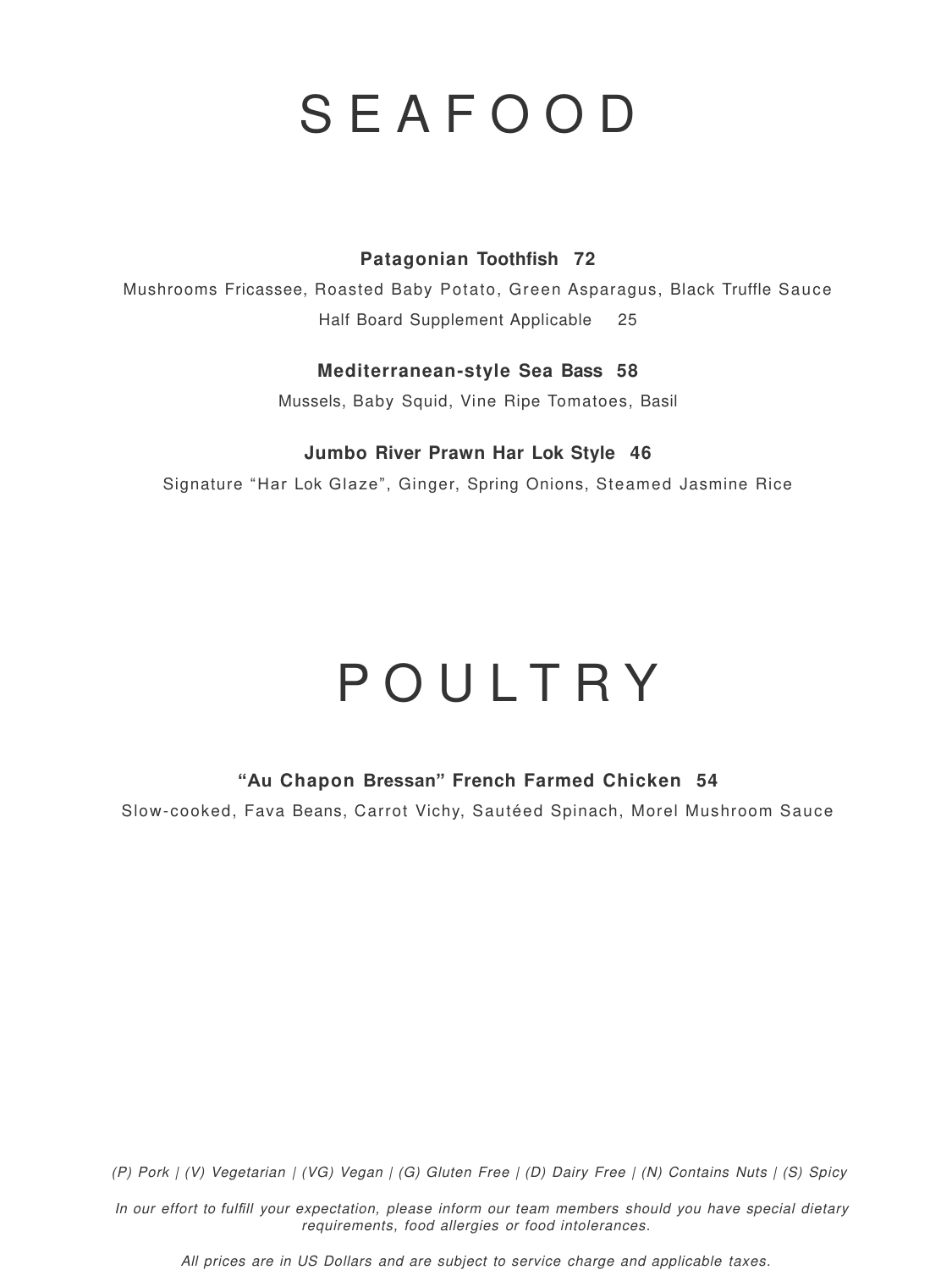# F R O M T H E G R I L L

**SEAFOOD**

**Maldivian Yellow Fin Tuna 49** 

**Atlantic Salmon 58**

**Whole Maldivian Reef Fish (400 Gm - 600gm) 65**

Grilled With Authentic Maldivian Spices

### **Maldivian Live Lobster (100gm) 24**

Grilled or Thermidor

\*Half-Board Credit Non-Applicable

### **Grilled Seafood Platter 175**

Maldivian Lobster, King Prawn, Scallop, Squid, Reef Fish \*Half-Board Credit Non-Applicable

#### **BEEF**

### **Westholme Wagyu Beef Sirloin Mbs 6-7 (300g) 148**

Half Board Supplement Applicable 60

### **Westholme Wagyu Beef Tenderloin Mbs 3-5 (280g) 128**

Half Board Supplement Applicable 50

### **Westholme Wagyu Beef Rib Eye Mbs 3-5 (300g) 118**

Half Board Supplement Applicable 30

(P) Pork | (V) Vegetarian | (VG) Vegan | (G) Gluten Free | (D) Dairy Free | (N) Contains Nuts | (S) Spicy

In our effort to *fulfill* your expectation, please inform our team members should you have special dietary requirements, food allergies or food intolerances.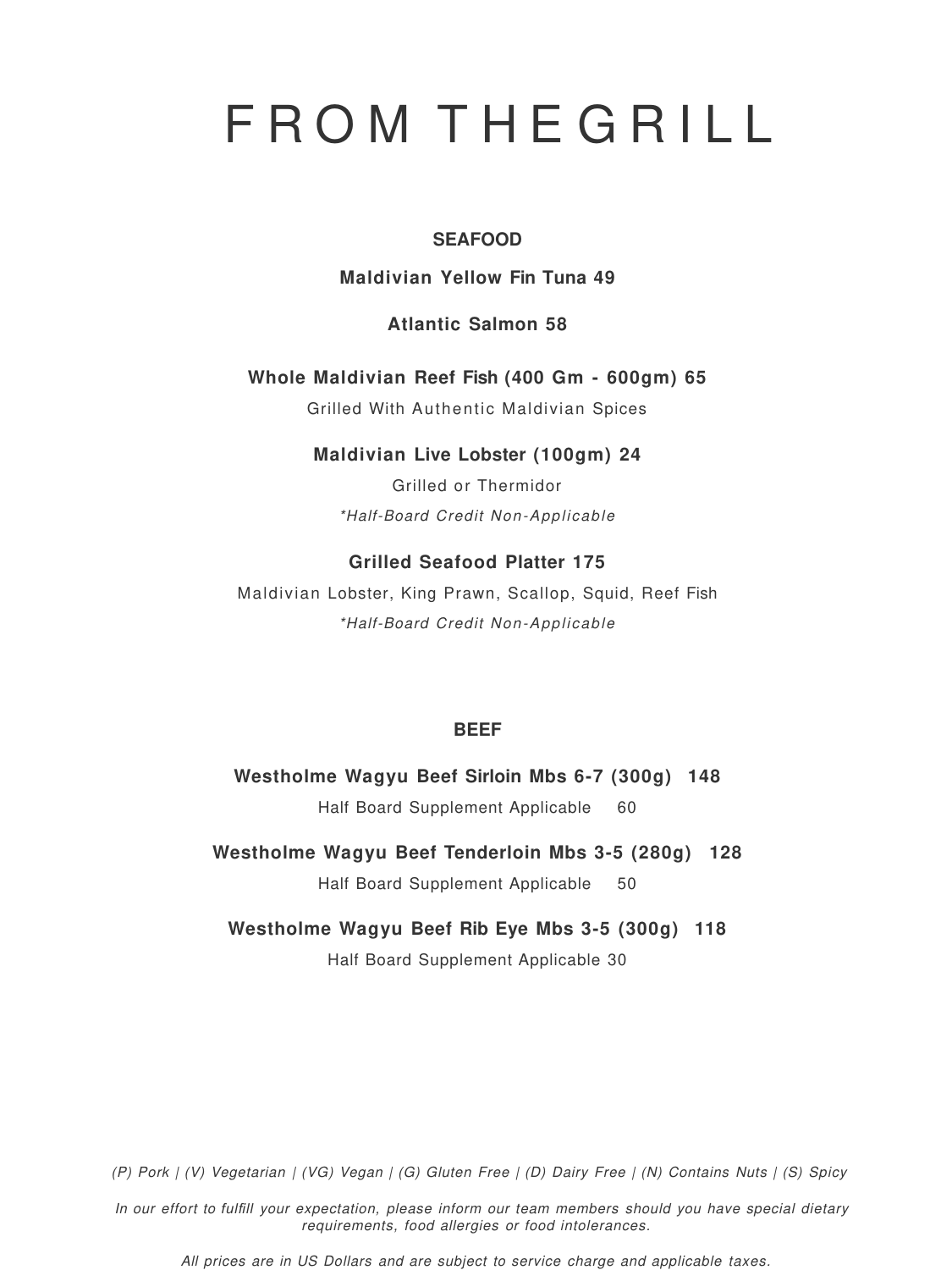**PORK (P)**

**Snake River Farm Kurobuta Pork Rack (300g) 88**

**LAMB**

**Great Southern Lamb Rack (300g) 78**

**SAUCE**

(Choice of Two)

Peppercorn Sauce | Black Truffle Sauce | Bearnaise | Bordelaise Lemon Butter | Garlic Butter | Maldivian Spicy Sauce

### **SIDE DISH**

**Truffle Fries | Mashed Potato | Fine Beans 14 Sautéed Spinach | Mushrooms | Green Asparagus 14** 

### **Broccoli | Mesclun Salad | Arugula 12 Pita Bread 10**

(P) Pork | (V) Vegetarian | (VG) Vegan | (G) Gluten Free | (D) Dairy Free | (N) Contains Nuts | (S) Spicy

In our effort to *fulfill* your expectation, please inform our team members should you have special dietary requirements, food allergies or food intolerances.

All prices are in US Dollars and are subject to service charge and applicable taxes.

### F R O M T H E G R I L L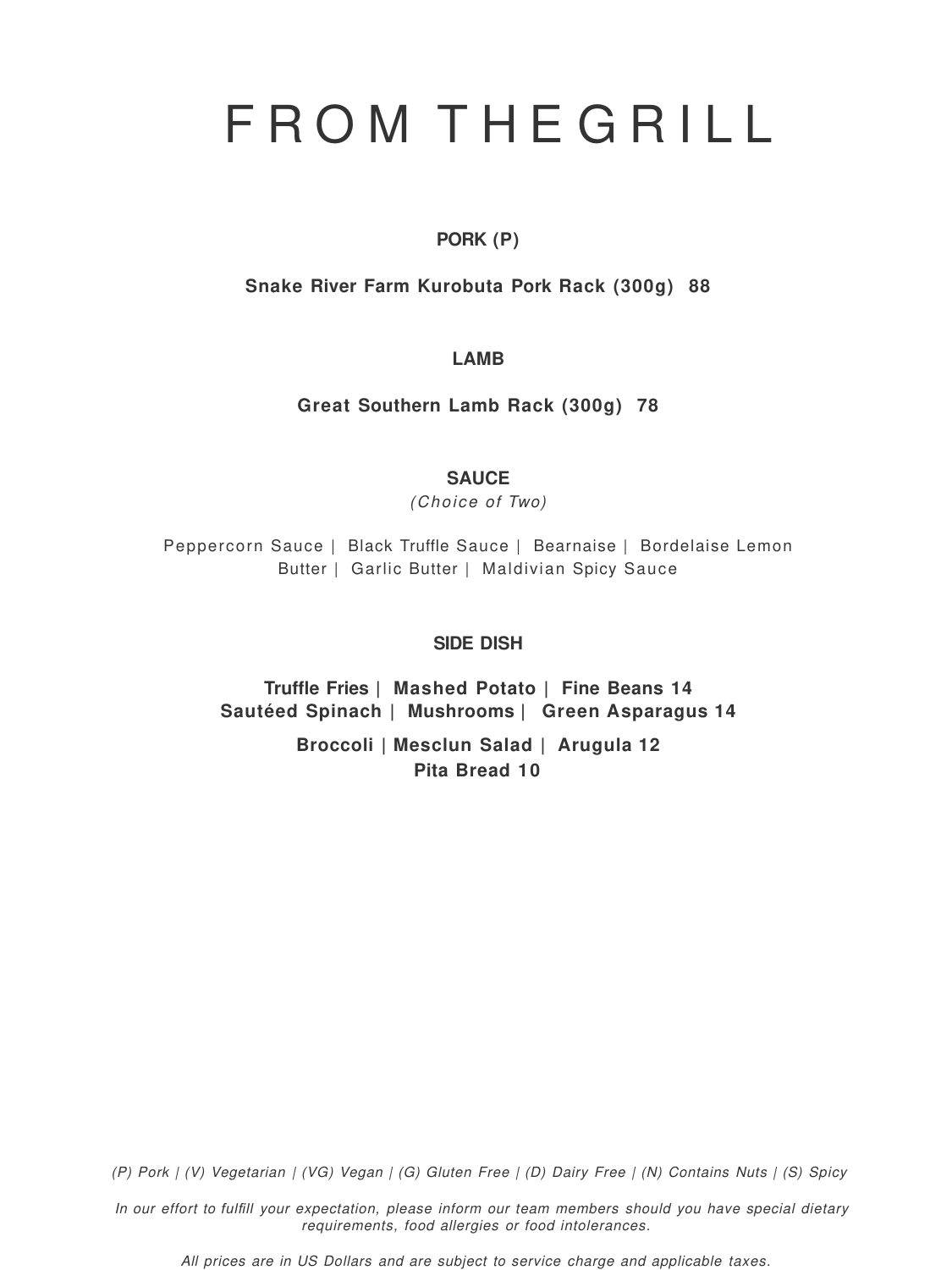(P) Pork | (V) Vegetarian | (VG) Vegan | (G) Gluten Free | (D) Dairy Free | (N) Contains Nuts | (S) Spicy

In our effort to *fulfill* your expectation, please inform our team members should you have special dietary requirements, food allergies or food intolerances.

**Tiramisu 25** Mascarpone Cream, Vanilla Sponge, Chocolate Shaving

All prices are in US Dollars and are subject to service charge and applicable taxes.

**Ice Cream (G)** Vanilla, Strawberry, Coffee, Belgian Chocolate

### D E S S E R T

### **Dark Valrhona Chocolate Cake 26**

Cocoa, Almond Ice Cream Bar

Alleosse Cheese Platter Fruit Bread, Dried Fruits, Nuts, Grapes, Homemade Chutney

### **Classic Vanilla Crème Brûlée (G) 25**

Raspberry Furrow, Fresh Raspberry

### **Red Velvet Cake 25**

Cream Cheese Frosting, Fresh Berries

### **Lemon Cheese Cake 25**

Citrus Merengue, Lemon Sauce

**Sorbets**

Peach, Lemon, Raspberry, Guava

**8 | Scoop**

### **Cheese Platter (N) 68**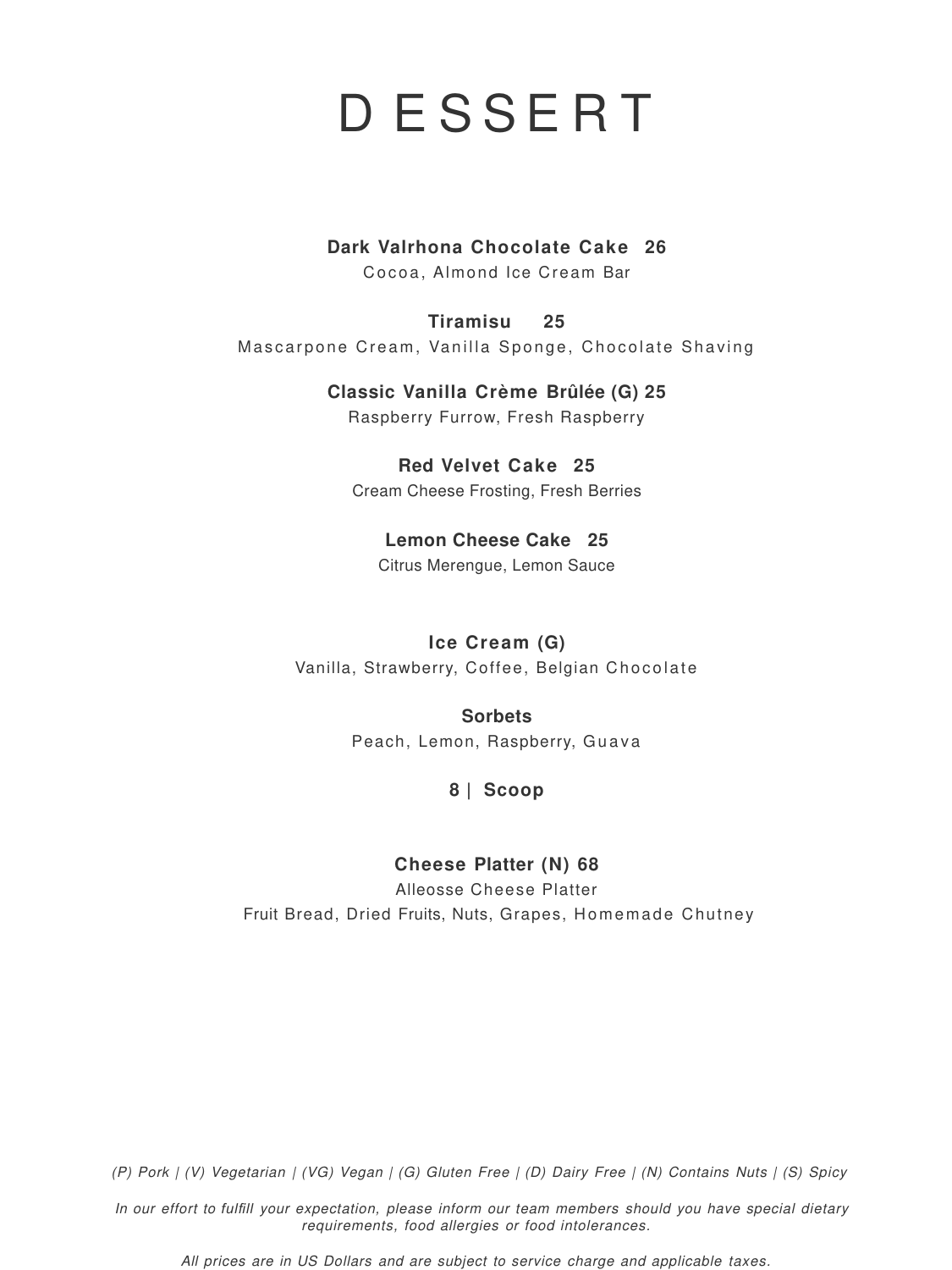### VEGETARIAN

### **Slow-baked Warm Aubergine (V) 34**

Cherry Tomatoes, Basil, Mozzarella, Roasted Pine Nuts

### **Wild Organic Green Salad (V) 32**

Mixed Green Leaves, Avocado, Cherry Tomatoes, Cucumber, Olives, Croutons Lemon Vinaigrette

### **Burrata Salad (V) 39**

Heirloom Tomatoes, Arugula, Basil, Olive Oil Caviar, Aged Balsamic Vinegar

### **Waldorf Salad (V) 34**

Granny Smith Apple, Caramelized Walnuts, Raisin, Celery, Truffle Oil, Mayonnaise

### **Trio Quinoa Salad (V) 39**

Avocado, Heirloom Tomato, Cucumber, Lemon Vinaigrette

### **Wild Mushroom Velouté Soup (V) 34**

Truffle Oil

### **Smoked Mushroom Risotto (V) 38**

Shiitake, Chanterelle, Button Mushrooms, Parsley, Parmesan, Truffle Oil

### **Penne Arabiatta (V) 34**

Cherry Tomato, Fresh Basil, Garlic, Chili, Parmesan Cheese

### **Vegetarian Thali (V) 45**

Palak Paneer, Broccoli, Tandoori

#### **SIDE DISH**

### **Truffle Fries | Mashed Potato | Fine Beans 14 Sautéed Spinach | Mushrooms | Green Asparagus 14 Broccoli | Mesclun Salad | Arugula 12 Pita Bread 10**

(P) Pork | (V) Vegetarian | (VG) Vegan | (G) Gluten Free | (D) Dairy Free | (N) Contains Nuts | (S) Spicy

In our effort to *fulfill* your expectation, please inform our team members should you have special dietary requirements, food allergies or food intolerances.